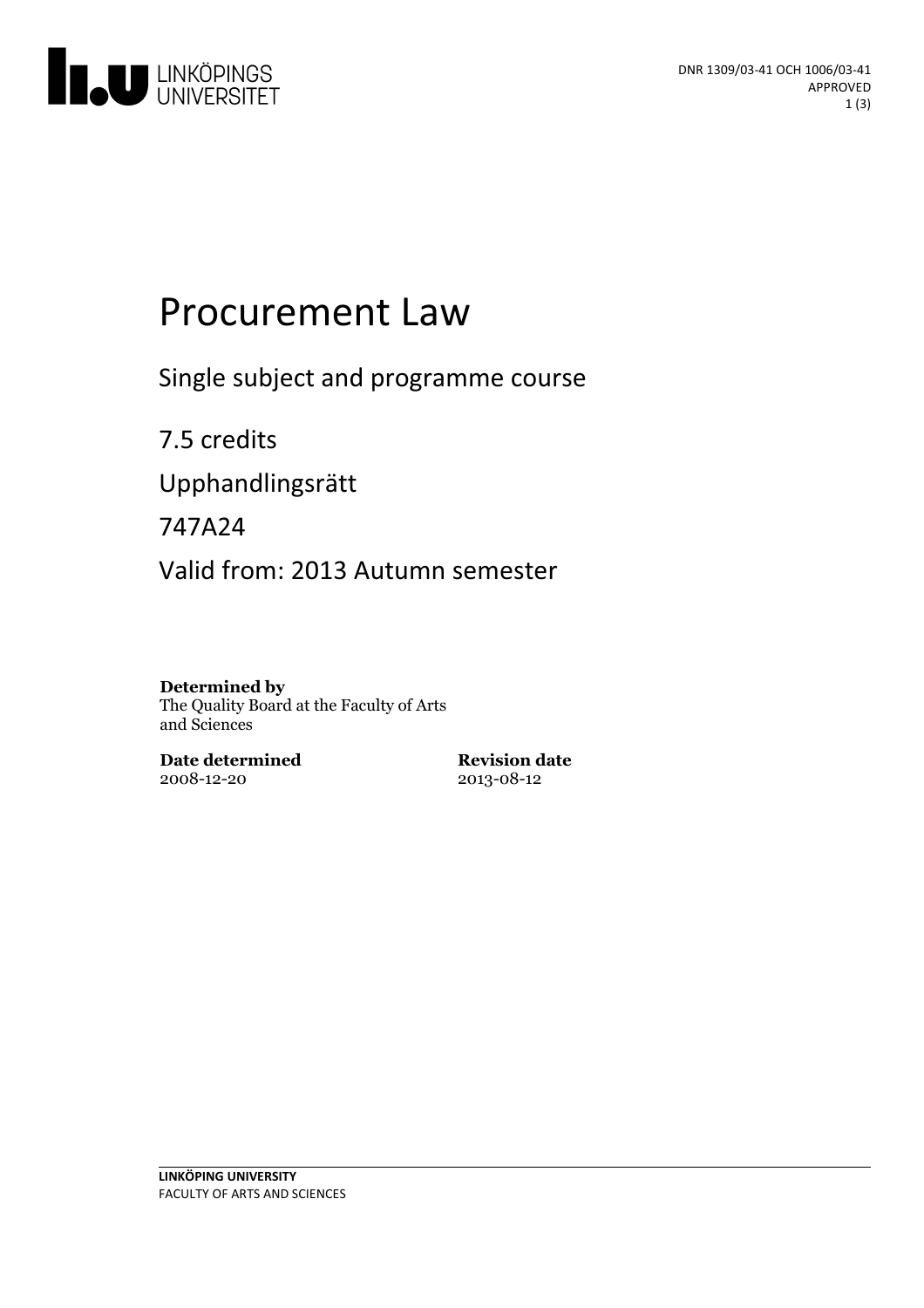Main field of study

Commercial Law

Course level

Second cycle

#### Advancement level

A1X

#### Course offered for

- Master's Programme in Commercial and Business Law with focus on Europe
- Master´s Programme in Commercial and Business Law with focus on Europé
- Master Programme in Commercial and Business Law

#### Entry requirements

For admission to the course, required apart from the general entry requirements is that the specific entry requirements concerning English, social studies and the Swedish language that apply for admission to the business law programmes are satisfied, and that the following courses/course parts (or the equivalent) are completed: Commercial and Business Law, Public and EEC/EU Law, Contract, Tort and Insurance Law, Intellectual Property Rights and Competition Law and additional courses comprising at least 12 HE credits in commercial and business law.

# Intended learning outcomes

On completion of the course, the student should be able to - apply the public procurement act (LOU) and the act against improper conduct concerning public procurement.